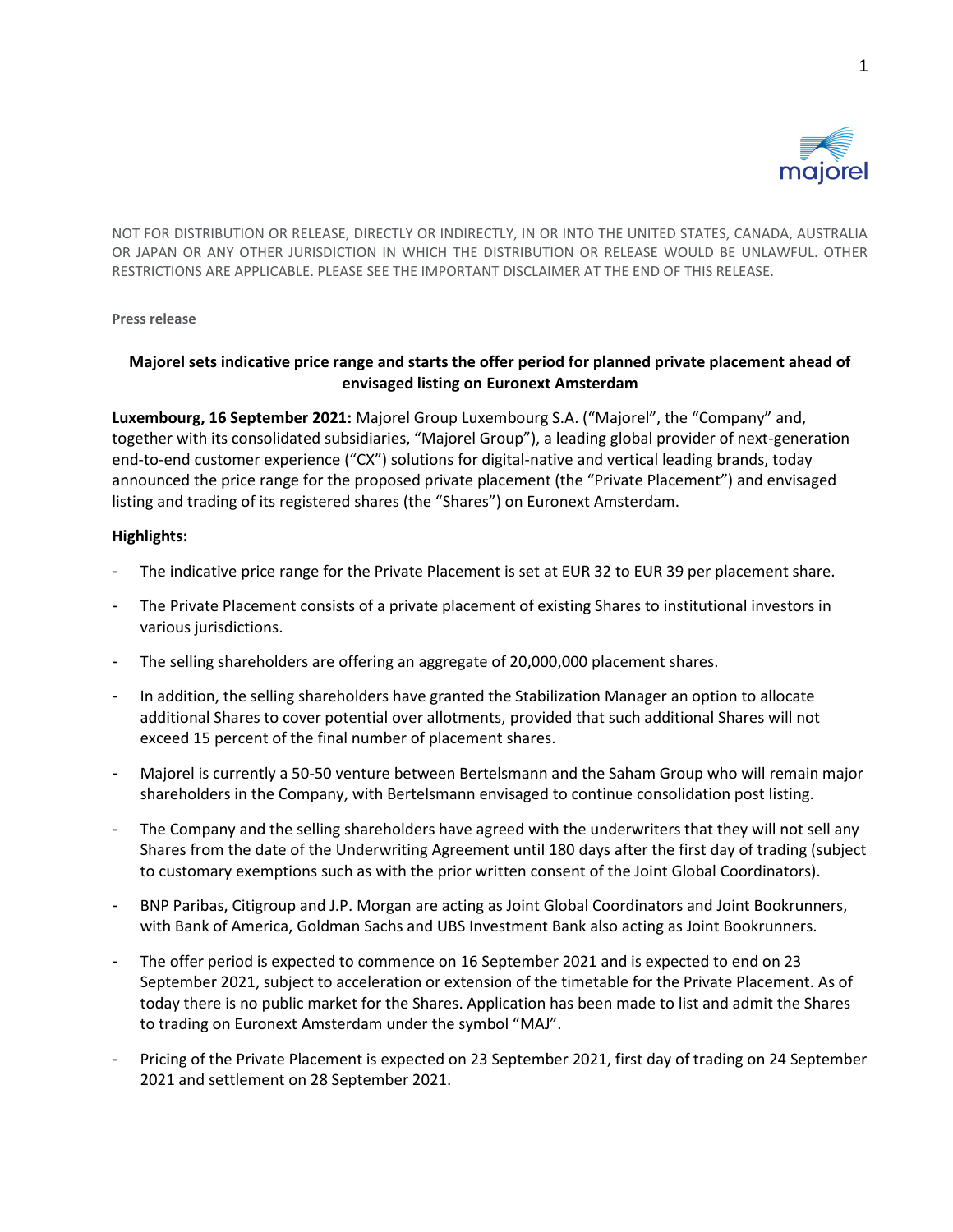- The listing prospectus is expected to be approved by the Luxembourg Commission de Surveillance du Secteur Financier (the "CSSF") on 23 September 2021.

**Thomas Mackenbrock, CEO of Majorel Group** said**:** "We are hugely encouraged by the initial response we have received from investors. A listing is the next logical step in Majorel's development and will further enhance our position as a leading player in the global CX industry. We look forward to welcoming new shareholders in the Company."

### **Risk Factors**

Investing in Majorel involves certain risks. A description of these risks, which include risks relating to Majorel as well as risks relating to the Private Placement and its Shares, will be included in the prospectus to be published in connection with the listing.

### **About Majorel**

We design, build and deliver next-generation end-to-end CX solutions for many of the world's most respected digital-native and vertical leading brands. Our comprehensive east-to-west global footprint in 31 countries across five continents, with more than 63,000 team members and 60 languages, allows us to deliver flexible solutions that leverage our expertise in cultural nuance, which we believe to be essential for true excellence in CX. We have deep domain expertise in tech-augmented front to-back-office CX. Additionally, we offer Digital Consumer Engagement, CX Consulting, and an innovative suite of Proprietary Digital Solutions for industry verticals. We are a global leader in Content Services, Trust & Safety. We believe the 'Majorel difference' to be our culture of entrepreneurship.

### **About Bertelsmann**

Bertelsmann is a media, services and education company that operates in about 50 countries around the world. It includes the broadcaster RTL Group, the trade book publisher Penguin Random House, the magazine publisher Gruner + Jahr, the music company BMG, the service provider Arvato, the Bertelsmann Printing Group, the Bertelsmann Education Group and Bertelsmann Investments, an international network of funds. The company has around 130,000 employees and generated revenues of €17.3 billion in the financial year 2020. Bertelsmann stands for creativity and entrepreneurship. This combination promotes first-class media content and innovative service solutions that inspire customers around the world. Bertelsmann aspires to achieve climate neutrality by 2030. In 2021, Bertelsmann commemorates the 100th birthday of Reinhard Mohn, the Group's late post-war founder and longtime Chairman and CEO.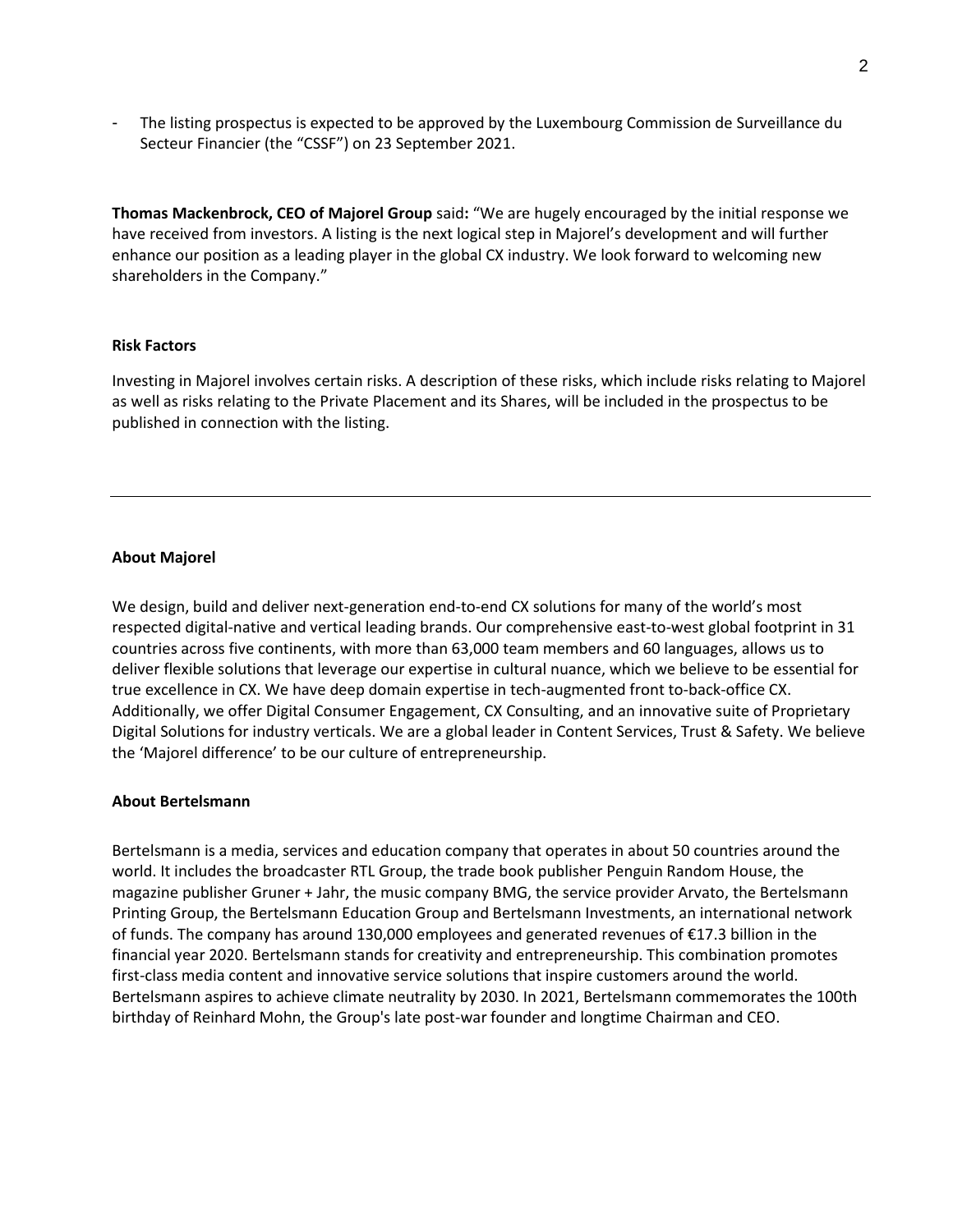#### **About Saham**

Saham Group is a Moroccan based international investment company that operates in a variety of industries. Driven by a strong entrepreneurial approach, Saham first began in the insurance sector, eventually becoming Africa's industry leader with a presence in 30 countries. After selling its insurance business in 2018, the Group has invested further in strategic targeted partnerships in sectors such as customer experience services/BPO, real estate, education, and agriculture.

#### **Contact**

Investor Relations Insa Calsow *EVP, Investor Relations*  [ir@majorel.com](mailto:insa.calsow@majorel.com)

Media Relations Andrew Slater *SVP, Global Marketing & Communications* [media@majorel.com](mailto:media@majorel.com)

#### **DISCLAIMER**

**These materials may not be published, distributed or transmitted in the United States, Canada, Australia or** Japan. These materials do not constitute an offer of securities for sale or a solicitation of an offer to purchase **securities (the "Securities") of Majorel Group Luxembourg S.A. ("Majorel") in the United States, Australia,** Canada, Japan or any other jurisdiction in which such offer or solicitation is unlawful. The Securities of the Company may not be offered or sold in the United States absent registration or an exemption from registration under the U.S. Securities Act of 1933, as amended (the "Securities Act"). There will be no public offering of the securities in the United States. The Securities have not been, and will not be, registered under the Securities Act. The securities referred to herein may not be offered or sold in Australia, Canada or Japan or to, or for the account or benefit of, any national, resident or citizen of Australia, Canada or Japan subject to certain exceptions.

This publication constitutes neither an offer to sell nor a solicitation to buy securities. No public offer will be made. An investment decision regarding securities of Majorel should only be made on the basis of the securities prospectus which will be published promptly upon approval by the Luxembourg *Commission de Surveillance du Secteur Financier* (CSSF) and will be available free of charge on the website of Majorel.

In member states of the European Economic Area and the United Kingdom, any offering mentioned in this publication will only be addressed to and directed at persons who are "qualified investors" within the meaning of Article 2(e) of Regulation (EU) 2017/1129, in the case of the United Kingdom, as it forms part of domestic law by virtue of the European Union (Withdrawal) Act 2018. In addition, in the United Kingdom, this document is only being distributed to and is only directed at persons who (i) are investment professionals falling within Article 19(5) of the Financial Services and Markets Act 2000 (Financial Promotion) Order 2005, as amended (the "Order"), (ii) are persons falling within Article 49(2)(a) to (d) of the Order (high net worth companies, unincorporated associations, etc.), or (iii) are persons to whom an invitation or inducement to engage in investment activity (within the meaning of section 21 of the Financial Services and Markets Act 2000) in connection with the issue or sale of any securities may otherwise lawfully be communicated or caused to be communicated (all such persons together being referred to as "Relevant Persons"). This document is directed only at Relevant Persons and must not be acted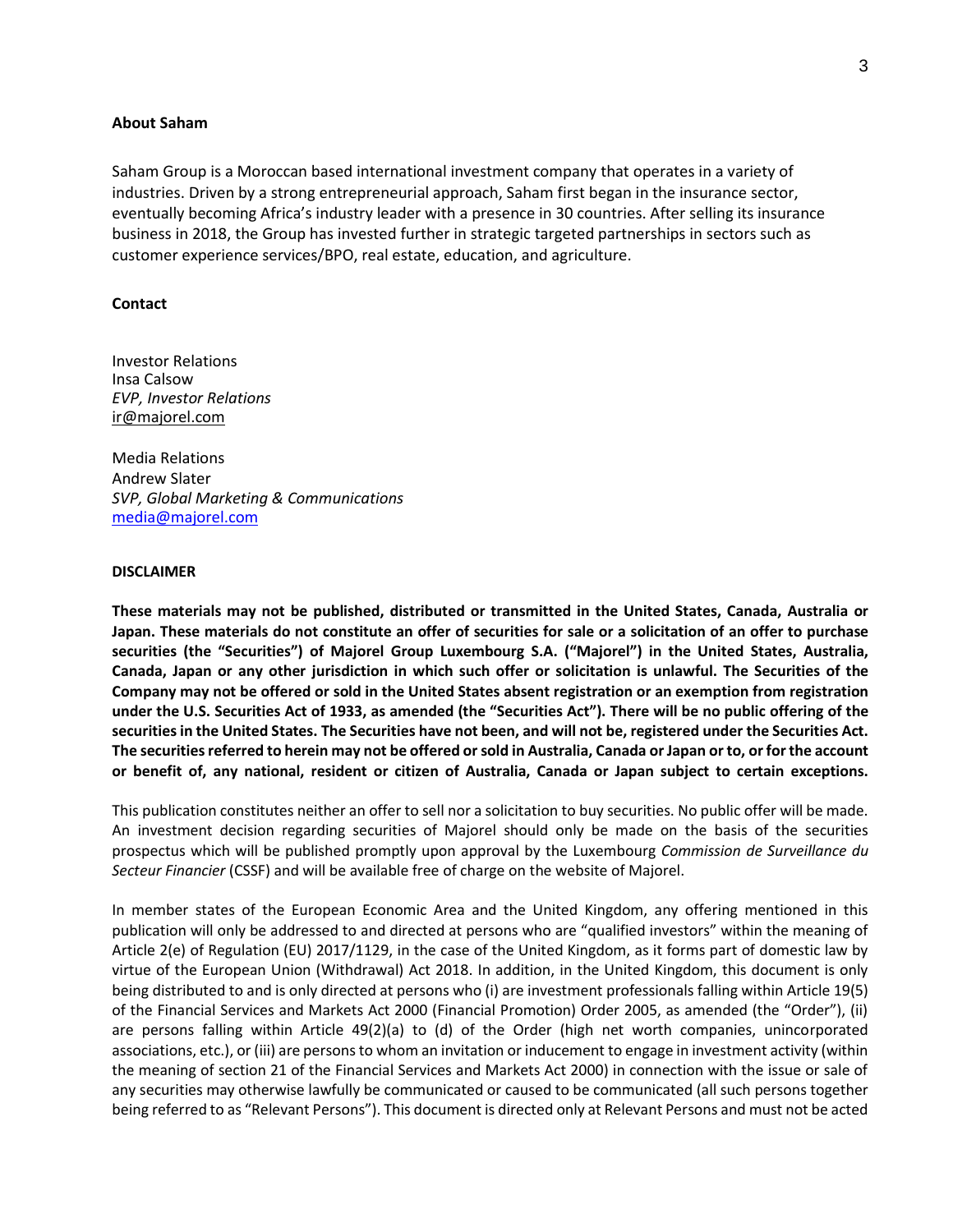on or relied on by persons who are not Relevant Persons. Any investment or investment activity to which this document relates is available only to Relevant Persons and will be engaged in only with Relevant Persons.

Certain statements contained in this release may constitute "forward-looking statements" that involve a number of risks and uncertainties. Forward-looking statements are generally identifiable by the use of the words "may", "will", "should", "plan", "expect", "anticipate", "estimate", "believe", "intend", "project", "goal" or "target" or the negative of these words or other variations on these words or comparable terminology. Forward-looking statements are based on assumptions, forecasts, estimates, projections, opinions or plans that are inherently subject to significant risks, as well as uncertainties and contingencies that are subject to change. No representation is made or will be made by Majorel that any forward-looking statement will be achieved or will prove to be correct. The actual future business, financial position, results of operations and prospects may differ materially from those projected or forecast in the forward-looking statements. Neither Majorel nor BNP Paribas, Citigroup Global Markets Limited, J.P. Morgan AG, BofA Securities Europe SA, Goldman Sachs Bank Europe SE and UBS AG, London Branch (together, the "Underwriters") nor any of their respective affiliates assume any obligation to update, and do not expect to publicly update, or publicly revise, any forward-looking statements or other information contained in this release, whether as a result of new information, future events or otherwise, except as otherwise required by law.

This announcement also contains certain financial measures that are not recognized under International Financial Reporting Standards ("IFRS"). These non-IFRS measures are presented because Majorel believes that they and similar measures are widely used in the markets in which it operates as a means of evaluating Majorel's operating performance and financing structure. They may not be comparable to other similarly titled measures of other companies and are not measurements under IFRS or other generally accepted accounting principles.

The Underwriters are acting exclusively for Majorel and the selling shareholders and no-one else in connection with the planned Private Placement. They will not regard any other person as their respective clients in relation to the planned Private Placement and will not be responsible to anyone other than Majorel and the selling shareholders for providing the protections afforded to its clients, nor for providing advice in relation to the offering, the contents of this announcement or any transaction, arrangement or other matter referred to herein.

In connection with the planned Private Placement, the Underwriters and their respective affiliates may take up a portion of the shares offered in the Private Placement as a principal position and in that capacity may retain, purchase, sell, offer to sell for their own accounts such shares and other securities of Majorel or related investments in connection with the planned Private Placement or otherwise. In addition, the Underwriters and their respective affiliates may enter into financing arrangements (including swaps or contracts for differences) with investors in connection with which the Underwriters and their respective affiliates may from time to time acquire, hold or dispose of shares of Majorel. The Underwriters do not intend to disclose the extent of any such investment or transactions, other than in accordance with any legal or regulatory obligations to do so.

None of the Underwriters or any of their respective directors, officers, employees, advisers or agents accepts any responsibility or liability whatsoever for or makes any representation or warranty, express or implied, as to the truth, accuracy or completeness of the information in this release (or whether any information has been omitted from the release) or any other information relating to Majorel, whether written, oral or in a visual or electronic form, and howsoever transmitted or made available, or for any loss howsoever arising from any use of this release or its contents or otherwise arising in connection therewith.

In connection with the placement of the shares in the Company, BNP Paribas, acting for the account of the underwriters, will act as stabilization manager (the "Stabilization Manager") and may, as Stabilization Manager, make overallotments and take stabilization measures in accordance with Article 5(4) and (5) of the Regulation (EU) No 596/2014 of the European Parliament and of the Council of April 16, 2014 on market abuse, as amended, in conjunction with Articles 5 through 8 of Commission Delegated Regulation (EU) 2016/1052) of March 8, 2016.